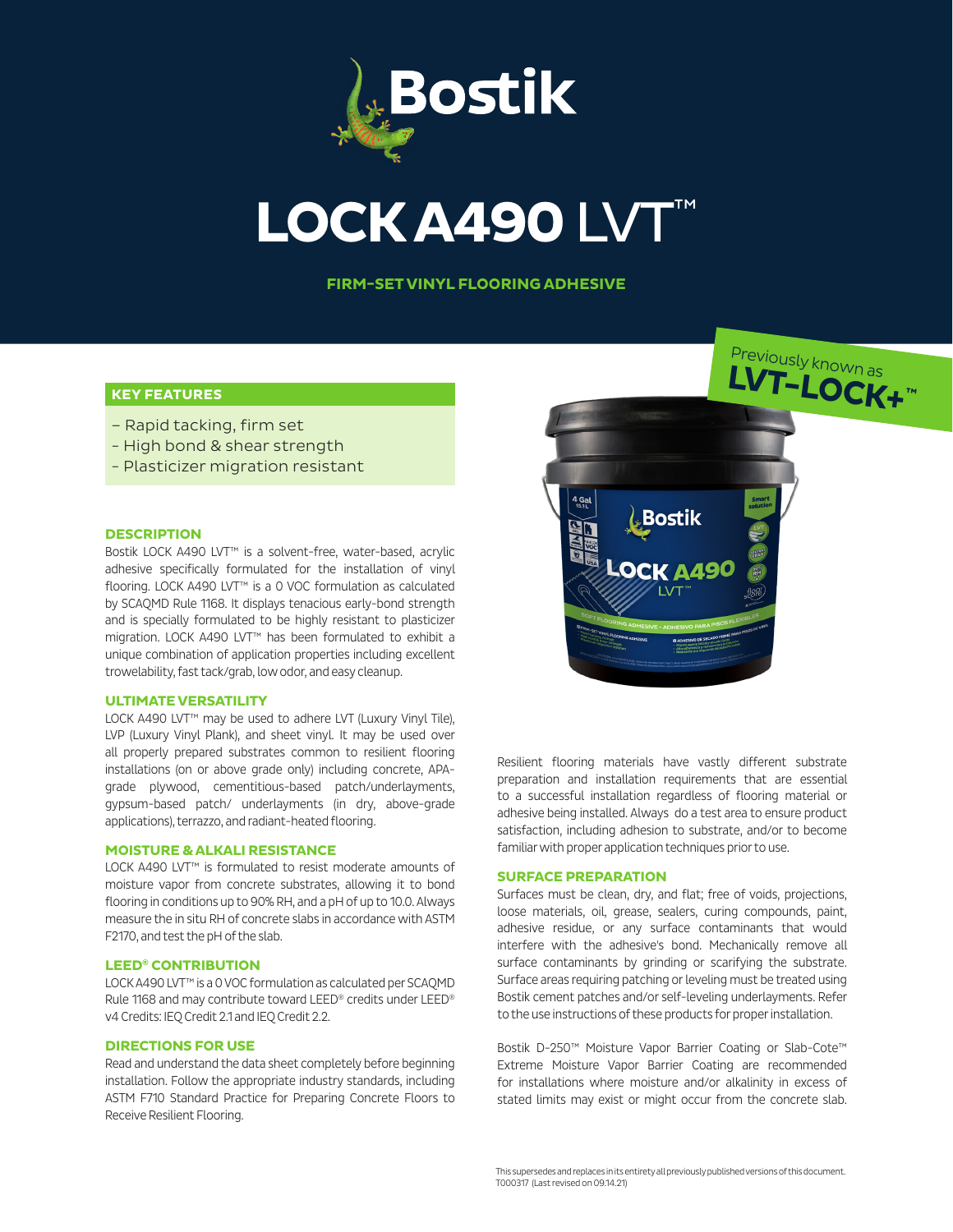# **INSTALLATION**

Spread LOCK A490 LVT<sup>™</sup> evenly with the proper trowel as described. Flash time and working time are influenced by substrate porosity and atmospheric conditions (i.e., temperature, humidity, and air movement). The higher the temperature, the lower the humidity; and the more porous the substrate, the faster the flash time and the shorter the working time. For best results, maintain adhesive, floor covering, and room at a stable temperature of 65°F to 95°F (18°C to 35°C) for 24 hours before and after installation. Flooring may be installed when the adhesive has flashed off sufficiently to prevent adhesive transfer to the fingertips, usually after 10-20 minutes for porous substrates, or 30-60 minutes on non-porous substrates. Do not install flooring in wet adhesive on non-porous substrates. Always follow the flooring manufacturer's installation guideline. Flooring must be installed within the working time, up to 4 hours after flash time. Follow manufacturer recommendations for rolling and/or cross-rolling the flooring during installation.

#### **CURE TIME**

Traffic: Normal traffic may resume after 24 hours. Avoid high rolling loads for 72 hours. Wet mopping can be done after 1 week.

#### **CLEANUP AND STORAGE**

As you work, immediately clean any adhesive from resilient flooring using a clean, damp cloth. Immediately clean all tools and equipment before adhesive cures. Follow flooring manufacturer's recommendation for cleanup. Use of mineral spirits or other solvent may be needed to remove dried adhesive. Some flooring may not be compatible with solvents such as mineral spirits. The product should be stored in the original container in a cool, dry place and out of direct sunlight. Do not allow product to freeze. If the product should freeze, store at 75°F (25°C) until completely thawed, then thoroughly mix contents. Test carefully to ensure the product performance has not been compromised.

# **LIMITATIONS**

- This product is for interior installations only.
- Do not use this product where excessive moisture and alkalinity are present as specified above, or by the flooring manufacturer.
- Test all concrete slabs for moisture per ASTM F2170 to determine RH. For slabs exceeding 90% RH or the floor covering manufacturer's moisture vapor limit, treat with Bostik's D-250™ or Slab-Cote™ Moisture Vapor Barrier Coating. Please refer to D-250™ or Slab-Cote™ data sheets.
- Do not use this product when the substrate temperature is below 65°F (18°C) or above 85°F (30°C) or when the relative humidity exceeds 65%.
- Do not use on wet, dusty, contaminated, or friable substrates; do not use over substrates/slabs treated with sealers or curing compounds; do not use in areas subject to hydrostatic head.
- Do not allow heavy traffic or rolling loads for a minimum of 72 hours.
- Resilient flooring is available in a wide range of variations with a number of different backings; it is critical that a test is done prior to actual installation using the adhesive and flooring material to confirm compatibility, application techniques, and/or proper performance of the adhesive.
- LOCK A490 LVT™ may be used over gypsum-based underlayments, but only in dry, on- or above-grade applications.
- Do not use this product where excessive moisture and alkalinity are present as specified above, or by the flooring manufacturer.

| <b>CHEMICAL &amp; PHYSICAL PROPERTIES</b>     |                               |                                                                                              |
|-----------------------------------------------|-------------------------------|----------------------------------------------------------------------------------------------|
| Use<br><b>Environments</b>                    | Offices/Light Commercial      | Yes                                                                                          |
|                                               | Residential                   | Yes                                                                                          |
|                                               | Hospitality                   | Yes                                                                                          |
|                                               | Heavy Commercial              | Yes                                                                                          |
|                                               | Hospital/Healthcare           | Yes                                                                                          |
|                                               | Exterior                      | <b>No</b>                                                                                    |
|                                               | Wet Areas                     | <b>No</b>                                                                                    |
| <b>Substrates</b>                             | Concrete                      | Yes                                                                                          |
|                                               | Plywood (APA Grade)           | Yes                                                                                          |
|                                               | OSB Underlayment              | Yes                                                                                          |
|                                               | Well-Bonded Vinyl             | Yes                                                                                          |
|                                               | Terrazzo                      | Yes                                                                                          |
|                                               | Gypsum Underlayment           | Yes*                                                                                         |
|                                               | <b>Prepared Metal</b>         | <b>No</b>                                                                                    |
|                                               | Asphalt                       | <b>No</b>                                                                                    |
| Flooring<br><b>Types</b>                      | LVT or LVP                    | Yes                                                                                          |
|                                               | Sheet Vinyl                   | Yes                                                                                          |
|                                               | <b>VCT</b>                    | <b>No</b>                                                                                    |
|                                               | Rubber                        | <b>No</b>                                                                                    |
|                                               | Cork                          | <b>No</b>                                                                                    |
|                                               | Carpet Tiles                  | <b>No</b>                                                                                    |
|                                               | PVC backings                  | <b>No</b>                                                                                    |
|                                               | Linoleum                      | <b>No</b>                                                                                    |
|                                               | Olefin-Backed Vinyl           | <b>No</b>                                                                                    |
| Cured<br><b>Physical</b><br><b>Properties</b> | <b>Full Return to Service</b> | 24 hrs                                                                                       |
|                                               | Rolling Loads Capacity        | High                                                                                         |
|                                               | <b>Slab Moisture Limits</b>   | 90% RH                                                                                       |
|                                               | pH Resistance                 | 10.0                                                                                         |
| Uncured<br>Physical<br>Properties             | Ease of Troweling             | <b>Extremely Easy</b>                                                                        |
|                                               | Odor                          | Slight                                                                                       |
|                                               | Required Flash Time           | <b>Porous Substrates:</b><br>10-20 minutes<br><b>Non-Porous Substrates:</b><br>30-60 minutes |
|                                               | Working Time                  | 4 hours                                                                                      |
|                                               | Color                         | White                                                                                        |
|                                               | Density (lbs/gallon)          | 8.2                                                                                          |
|                                               | Freeze/Thaw                   | Do Not Freeze                                                                                |
| <b>Chemical</b><br><b>Properties</b>          | <b>Chemistry Type</b>         | Acrylic                                                                                      |
|                                               | Adhesive Type                 | Firm Set                                                                                     |
|                                               | VOC**                         | $\overline{O}$                                                                               |
|                                               | <b>Plasticizer Resistant</b>  | Yes                                                                                          |
|                                               | <b>Solvent Free</b>           | Yes                                                                                          |
|                                               | <b>Flash Point</b>            | $>212$ <sup>°</sup> F                                                                        |
|                                               | % Solids                      | 60%                                                                                          |

\* Dry, above-grade applications only \*\* As calculated per SCAQMD Rule 1168

#### **PACKAGING**

LOCK A490 LVT™ is available in 4-gallon biodegradable plastic pails (48 pails per pallet), and cases of 1 gallon pails, 4 per case (36 cases per pallet).

# **COVERAGE**

Ensure proper adhesive coverage. Most resilient flooring types require >95% transfer. Trowel sizes listed are suggested to ensure proper bond while maximizing coverage of adhesive.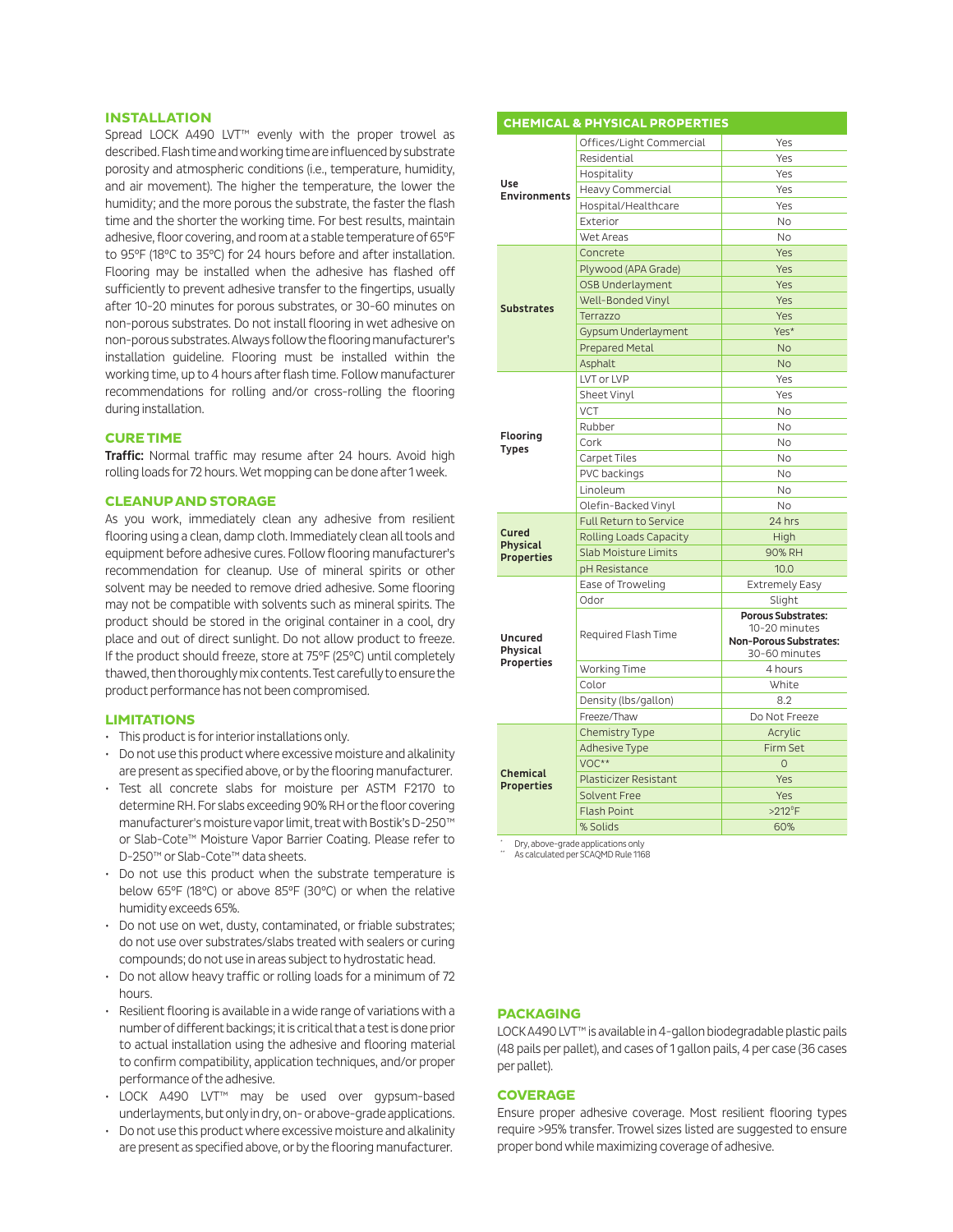# **SHELF LIFE**

Shelf life is two years from date of manufacturing in unopened, original packaging when stored at temperatures between 65°F (18°C) and 95°F (35°C).

# **TROWEL RECOMMENDATIONS**

1/16" x 1/32" x 1/32" U-Notch Coverage: 220-260 square feet per gallon

#### **CAUTION**

IRRITANT. CONTENTS MAY BE HARMFUL IF SWALLOWED OR INHALED. CONTAINS POTENTIAL SENSITIZER. MAY CAUSE ALLERGIC SKIN OR LUNG REACTION. MAY IRRITATE EYES, SKIN, AND RESPIRATORY TRACT. Do not breathe fumes. Do not get in eyes, on skin, or on clothing. Do not swallow. Use only in a wellventilated area or wear mask. Wash thoroughly after handling. Store container in a cool, dry area with lid tightly sealed. Do not reuse container.

#### KEEP OUT OF REACH OF CHILDREN

#### **FIRST AID TREATMENT**

Contains rosin esters/resins and quartz silica. If in eyes or on skin, rinse with water for at least 15 minutes. If breathed in, move person to fresh air. If swallowed, call a Poison Control Center or doctor immediately. Do not induce vomiting. SEE SAFETY DATA SHEET

CHEMICAL EMERGENCY: 800-424-9300 (USA), 703-527-3887 (International) MEDICAL EMERGENCY: 866-767-5089

#### **LIMITED WARRANTY**

Limited Warranty found at www.bostik.com/us or call 800.726.7845. TO THE MAXIMUM EXTENT ALLOWED BY LAW, BOSTIK DISCLAIMS ALL OTHER EXPRESS OR IMPLIED WARRANTIES, INCLUDING WITHOUT LIMITATION WARRANTIES OF MERCHANTABILITY AND FITNESS FOR A PARTICULAR PURPOSE. UNLESS OTHERWISE STATED IN THE LIMITED WARRANTY, THE SOLE REMEDY FOR BREACH OF WARRANTY IS REPLACEMENT OF THE PRODUCT OR REFUND OF THE BUYER'S PURCHASE PRICE. BOSTIK DISCLAIMS ANY LIABILITY FOR DIRECT, INCIDENTAL, CONSEQUENTIAL, OR SPECIAL DAMAGES TO THE MAXIMUM EXTENT ALLOWED BY LAW. DISCLAIMERS OF IMPLIED WARRANTIES MAY NOT BE APPLICABLE TO CERTAIN CLASSES OF BUYERS AND SOME STATES DO NOT ALLOW THE EXCLUSION OR LIMITATION OF INCIDENTAL OR CONSEQUENTIAL DAMAGES, SO THE ABOVE LIMITATIONS MAY NOT APPLY TO YOU. It is the buyer's obligation to test the suitability of the product for an intended use prior to using it. The Limited Warranty extends only to the original purchaser and is not transferable or assignable. Any claim for a defective product must be filed within 30 days of discovery of a problem, and must be submitted with written proof of purchase.